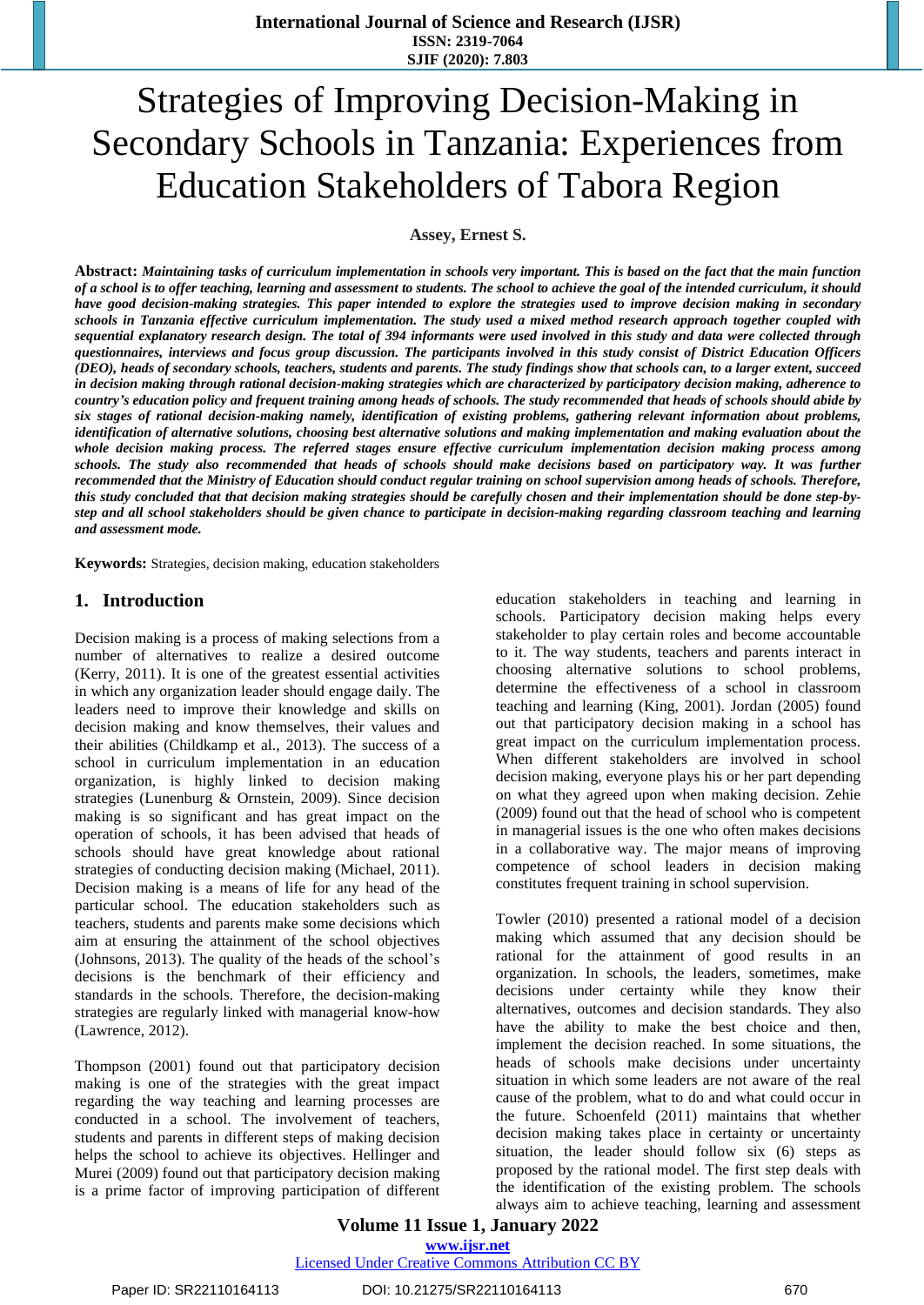## **International Journal of Science and Research (IJSR) ISSN: 2319-7064 SJIF (2020): 7.803**

goals. Each department in the school has goals such as increasing test marks and developing new methods of teaching. Establishing these goals becomes the basis for identifying the problem areas and deciding on paths of action and evaluating the decision consequences (Willey, 2015). The second step constitutes the proceeding step in the decision-making process, which creates alternatives to the problem. In developing these alternative solutions, the heads of schools must first specify the goals that they expect to achieve through their decision. When the school leaders have determined their problems, they can search alternative solutions in easiest means (Meshack, 2009). The third step in the decision-making process constitutes the evaluation of each of the alternatives generated in the second step. In evaluating some alternative solutions to problems, the head of the school must ask him/herself the following main three questions: (1) Are the alternatives rational? (2) Are the alternatives acceptable by each stakeholder? (3) What is the impact will they have on school stakeholders? (Grant, 2011). The chosen alternatives must be acceptable among those stakeholders who are expected to live with the impacts of the decision. The failure of the referred condition will, in turn, constitute the main reason for failure of the decisionmaking process in schools (Hastie, 2010). The fourth step constitutes choice of the best alternatives. The evaluation phase will have removed some of the alternatives but the most effective ones will remain (James, 2012). In this step, the source of decision should be based on how close the outcomes or consequences of the alternatives come to achieving the desired goals of the school (Mendel, 2011). The skilled school decision maker creates more alternatives from which to pick, as well as a better possibility of accomplishing the chosen alternative (Rita, 2009). The fifth step constitutes implementation of the decision. Once the head of the school has already chosen the best alternative, he or she faces the challenge of implementing the decision. The comprehensive decision can fail if implemented poorly. It is valuable to consider some recommendations for the effective implementation (Murry, 2012). Teddlie and Reynolds (2000) suggest that the school leader succeeds in the implementation of a decision if he or she considers the following alternatives: First, there is a need to ensure that the chosen alternatives are clearly understood by stakeholders. Second, there is a need to encourage recognition of the chosen alternatives which constitute necessary course of action. Third, there is a need to provide enough resources to ensure that the chosen alternatives succeed. Fourth, there is a need to establish practicable timelines for implementing the decision. Fifth, there is a need to allocate the responsibilities clearly for each respective stakeholder. Lastly, the sixth step, there is a need to evaluate the usefulness of the decision. When an implemented decision does not produce the results, there might be a number of causes which constitute improper definition of the problem, poor assessment of alternatives and inappropriate implementation of the chosen alternative solutions. Among these potential causes, the most common and serious mistake is an insufficient definition of the problem. When the problem is wrongly welldefined, the alternatives that are selected and

implemented, will not produce the desired results (Slater, 2011).

Based on the surveyed literature, it has generally been observed that the decision making strategies play a major role in curriculum implementation in schools. The heads of schools are urged to develop and implement better decision making strategies for the benefit of each school stakeholders. In Tanzania, little is known about the strategies which can be used for effective decision-making in secondary schools. Therefore, this paper aimed at filling the existing gap in the literature by seeking the answers to the following questions:

- 1) Why is it necessary to involve the key education stakeholders in the school decision-making process?
- 2) What is the importance of making a review and evaluation of the decision-making process?
- 3) To what extent does the adherence of education and training policy guidelines improve decision-making in secondary schools?
- 4) Why is it important to provide frequent training among heads of secondary schools?

# **2. Methodology**

This study employed pragmatism philosophical research approach whereby both quantitative and qualitative data were collected, analyzed and interpreted. In pragmatism philosophy, mixed-methods research approach is used with the believe that using diverse types of procedures for gathering data brings a better and in-depth understanding of a problem which is under study (Morgan, 2007; Tashakkori & Teddlie, 2010; Lopez & Molina, 2011). In this study, the sequential explanatory research design was chosen under the assumption that it is an appropriate design which is aligned with mixed method research approach. With sequential explanatory research design, the researcher collects the quantitative data in the first phase which is followed by the second phase of collecting qualitative data. The qualitative data were initially used to interpret the quantitative data (Creswell et al, 2011). Almalki (2016) asserted that, in sequential explanatory research design, the qualitative data are mainly used to shed light on the quantitative data whereby more explanations are offered. Moreover, Creswell (2014) emphasized that, in the social research, the sequential explanatory design is used when the researcher wants to compare the quantitative results with qualitative data whereby the qualitative data are initially used to explain further the quantitative results for better understanding of the study findings.

This study employed both quantitative and qualitative sampling procedures in accordance with the mixed method approach. The simple random sampling procedures were used in obtaining the participants for filling the questionnaires whereby each unit of the sample was selected entirely by chance (Bryman, 2012). The composition of the sample size consisted of 36 heads of secondary schools, 110 teachers, 169 students and 72 members of school boards. Simple random sampling procedures were used in this study in order to eliminate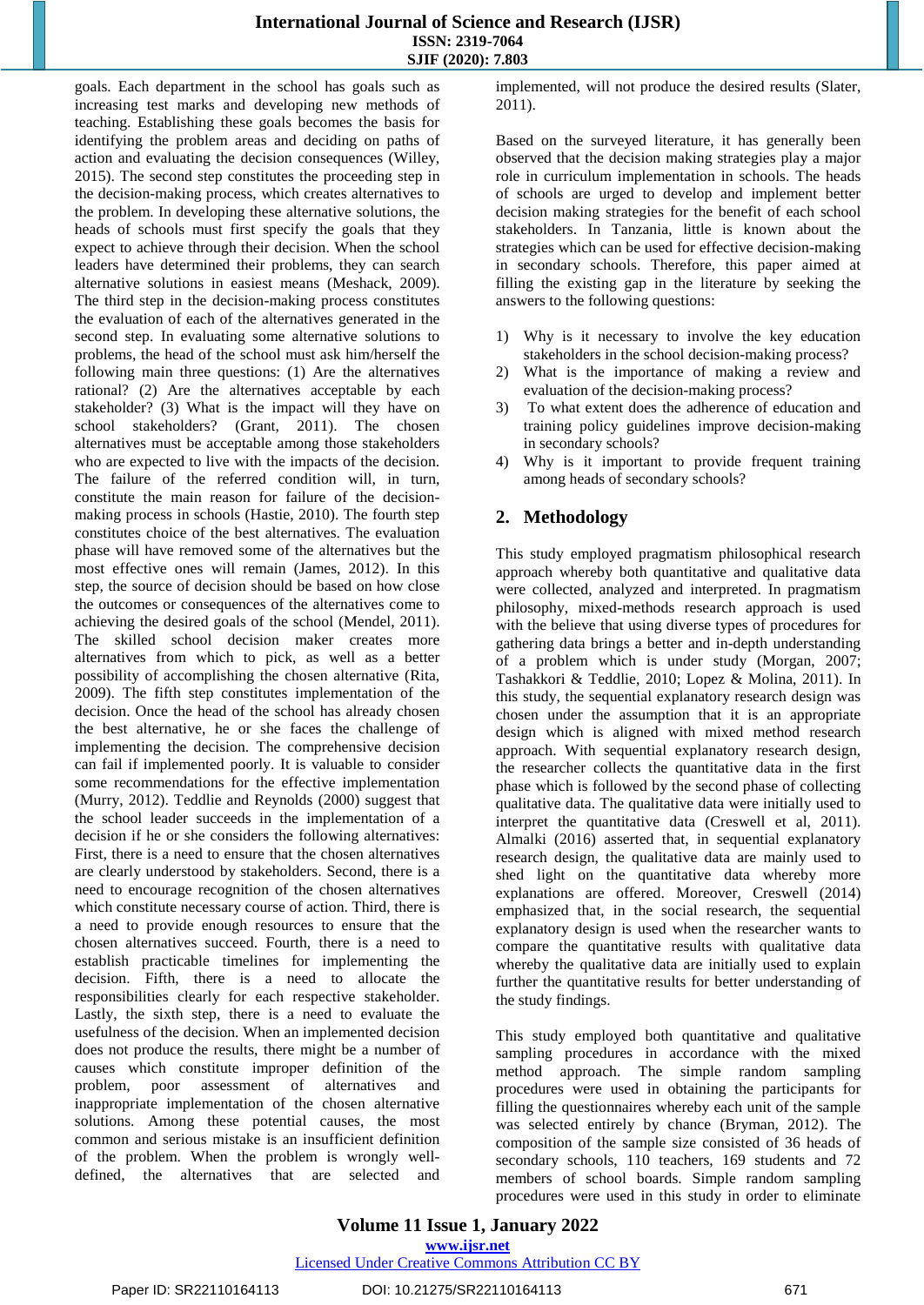bias by giving all individuals from different schools an equal chance to be chosen and participate in the study. This study also employed the purposive sampling procedures in order to obtain the participants for interviews. In this study, the respondents who were purposefully selected for interview included 7 Districts Education Officers (DEO), 36 heads of secondary schools, 2 members of the student's counsel from 36 secondary schools, 36 academic deans and 5 members of the school board from 36 secondary schools. This study employed purposive sampling procedures in order to produce the sample that could logically be assumed to represent the population enough knowledge about the strategies of improving decision-making in secondary schools. The data were collected using closed-ended questionnaires and interview schedules. The quantitative data were analysed through descriptive statistic method for and thematic data analysis method for qualitative data.

# **3. Results and Discussion**

The presentation and discussion of the study findings are organized in four (4) major themes. Those themes were concurrently matched with the research specific objectives and research questions of the study. The recurring themes and sub-themes were merged to get manageable themes which included involvement of key education stakeholders in school decision-making process, importance of making review and evaluation of decisionmaking process adherence of existing education and training policy for quality decision making in school and importance of frequent training among heads of schools.

#### **Involvement of Key Education Stakeholders in School Decision-Making Process**

This part aimed at examining the views by the respondents on whether it is important for the school to involve key education stakeholders in the decision-making process or not. With reference to administered questionnaires, the responses by the respondents were as follows:

| <b>Table 1:</b> Involvement of key education stakeholders in |
|--------------------------------------------------------------|
| school decision-making process                               |

| 01                |                 |                 |  |
|-------------------|-----------------|-----------------|--|
| <b>Factors</b>    | Frequency $(N)$ | Percent $(\% )$ |  |
| Disagree          | 35              | 8.9             |  |
| Strongly disagree | 18              | 4.6             |  |
| Agree             | 101             | 25.6            |  |
| Strongly agree    | 230             | 58.4            |  |
| Undecided         | 10              | 2.5             |  |
| <b>Total</b>      | 394             | 100             |  |

Source: Field Data (2021)

With reference to Table 1, it is showed that many respondents strongly agreed regarding the importance for the school to involve different education stakeholders in the decision-making process. Alongside with these quantitative findings, the researcher wanted to get indepth explanations as to why it is important for different education stakeholders to be involved in the decision making process through interviews. One of the heads of secondary schools had this to say:

… Through involving students, the varieties of alternative solutions will be obtained by the teachers and parents through gathering information about the school problems. This will help the head of the school to solve the identified problems easily and quickly with big success (Interview with head of the school, 2021).

One of the parents had the following comment regarding decision making in relation to the curriculum implementation:

… There is no way through which a school can succeed in curriculum implementation if the head of a school has no tendency of involving the key stakeholders such as parents in the decision-making process. We as parents are not trained as teachers but we know many things that can help a school to succeed in classroom teaching and learning process (Focus Group Discussion with parents, 2021).

With the reference to the first narrative above, it has been found out that the involvement of different education stakeholders in school decision-making is one of the strategies of improving decision-making in relation to classroom teaching and learning practices. The second narrative above revealed that the parents know many things which can help a school to succeed in curriculum implementation. If they are not very much involved in decision-making, it is impossible for the school to succeed in teaching and learning practices. These findings are in line with Birdsall et al. (2014) who found out that the involvement of diverse education stakeholders in the decision-making process is a major technique that helps a school leader to identify the ideal problems that hinder teaching and learning practices. On the other hand, James and Kennedy (2007) revealed that the success of a school depends on how the school leader involves parents, students and teachers in searching best alternatives for solving the existing school problems. The study which was conducted by Kerr (2009) in Finland concluded that participatory decision making in a school is a major strategy that can help school leaders to tackle the problems which are related to classroom teaching, learning and assessment.

#### **Importance of Making Review and Evaluation of Decision-Making Process**

This section presents and discusses the respondent's views on the extent to which it is important for the school to make the review and evaluation of the decision-making process. Based on the surveyed administered questionnaires, the responses of the respondents were as follows:

**Table 2:** Importance of making review and evaluation of decision-making process

| <b>Factors</b>    | Frequency $(N)$ | Percent $(\% )$ |
|-------------------|-----------------|-----------------|
| Disagree          |                 | 2.8             |
| Strongly disagree |                 | 3.6             |
| Agree             | 155             | 39.3            |
| Strongly agree    | 208             | 52.8            |
| Undecided         |                 | 1.5             |
| <b>Total</b>      | 394             | 100             |

Source: Field data, 2021

**www.ijsr.net**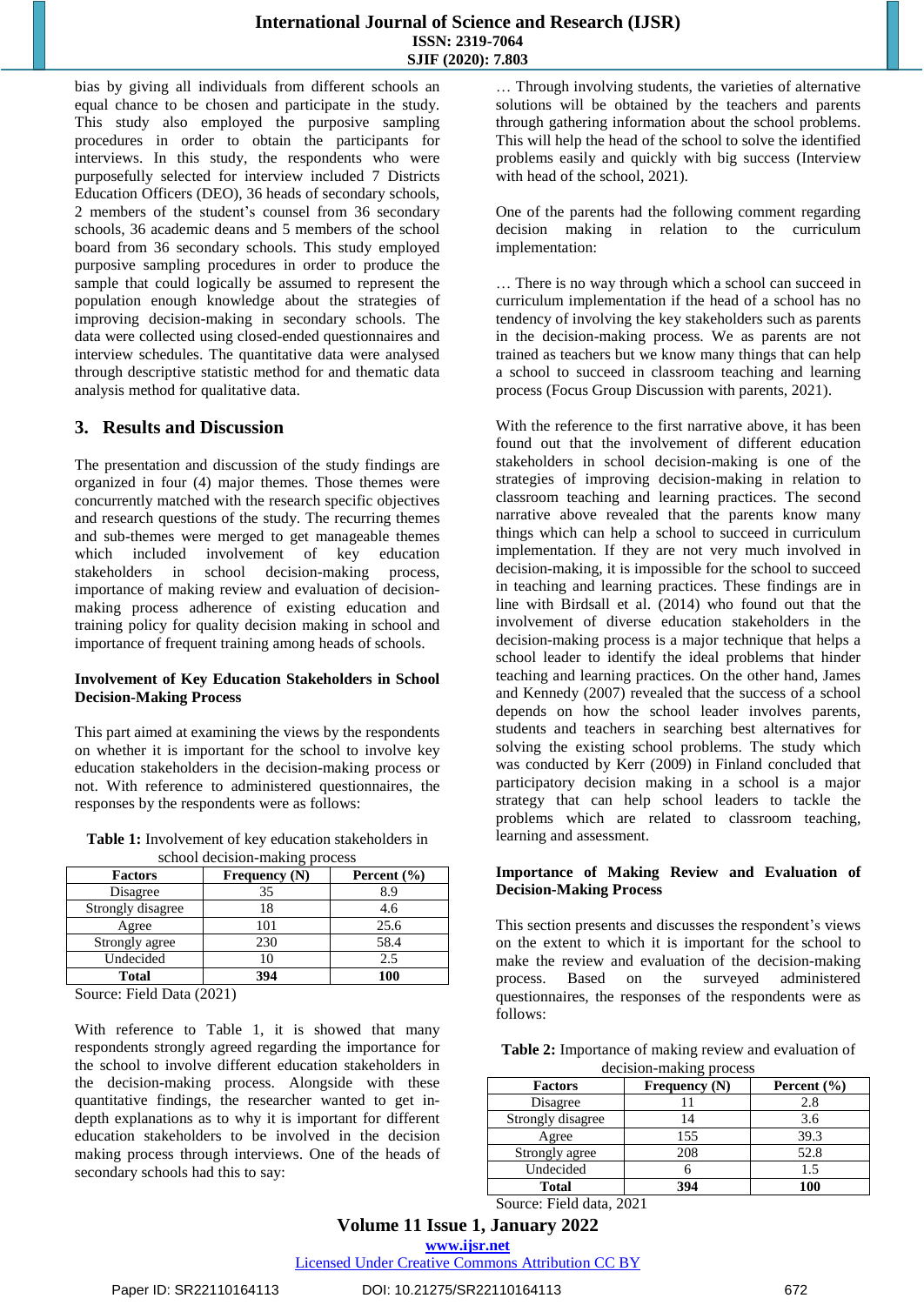With reference to the findings presented in Table 2, it was indicated that the majority of the respondents believe that it is important for the school to make the review and evaluate the decision-making process. Additionally, through open-ended questions the respondents were asked to provide more information about why it is important for a school to make the review and evaluation of the decision-making process. During interview, one DEO had this to say:

… It is important for a school to have a tendency of reviewing and evaluating the outcome of decisions regularly. This should have made because it may help a leader to learn and understand some issues which will help him or her to improve his or her decision-making capabilities in the future (Interview with DEO, 2021).

With regard to reviewing and evaluating the decisions that have already been made, one teacher had this to say:

… Reviewing and evaluating the decisions that have already been made is one among the major strategies of improving decision-making in a school. This is due to the fact that evaluating the outcome of the decision making process helps the school leader to correct some of the practices while the chosen alternatives are under the implementation process (Interview with the teacher, 2021).

In similar vein, one of the students had the following comments regarding the review and evaluation of the decision making:

… To review and evaluate the decision-making is inevitable if the school leader wants to succeed in teaching and learning processes. This is due to the fact that through making a review and evaluation of a decision-making process, the school leader will be able to determine the weaknesses and strengths of the chosen alternatives while their implementation it is under way. (Interview with the student 2021).

With reference to what has been said by different respondents above, it has been noted from the first respondent that when the school leader reviews and evaluates the decision making process, it helps him or her to learn some lessons for the improvement of the future decisions. Alongside that, the narratives of the second and third respondents emphasize that the school leader can be able to identify some of the weaknesses and strengths of the chosen alternative solutions and make modification while their implementation is under way. This will ensure the success of the decision-making process. Omarli (2013) had similar findings in that that the behaviour of reviewing and evaluating decision making process in a school helps the heads of school to succeed in different areas of curriculum implementation. Thus, reviewing and evaluating the decision-making process is inevitable if the school leader wants to be effective. In addition, Wango (2009) and Okumbe (1998) suggest that the decisionmaking process is not complete if the decision maker does not make the review and evaluation of the entire process. Through evaluating the decision-making process, the leader can correct some of the practices while the chosen alternatives are under implementation process, hence the decision-making yields the expected results.

#### **Adherence of Education and Training Policy for Quality Decision-Making in School**

This part presents and discusses the respondent's opinions on the extent to which the adherence of education and training policy can produce quality decision-making in schools. Table 3 presents more details of the respondent's responses on the adherence of education and training policy for quality decision-making in school.

**Table 3:** Adherence of education and training policy for quality decision-making in school

| <u>u uurr</u><br>$\alpha$ |                 |  |  |  |
|---------------------------|-----------------|--|--|--|
| Frequency $(N)$           | Percent $(\% )$ |  |  |  |
|                           | 2.3             |  |  |  |
|                           | 2.0             |  |  |  |
| 83                        | 21.1            |  |  |  |
| 277                       | 70.3            |  |  |  |
|                           | 4.3             |  |  |  |
| 394                       | 100             |  |  |  |
|                           |                 |  |  |  |

**Source:** Field data (2021)

Table 3 shows the responses by different informants on the importance of adhering to the guidelines of education and training policy for quality decision-making in schools. The study findings showed that most of the education stakeholders strongly agreed that abiding by the guidelines of education and training policy of the country yields effective decision-making in secondary schools. In accordance with this finding, the researcher wanted to get further details during focus group discussion and interviews. Different informants gave some reasons regarding abiding by the guidelines of education and training policy. For instance, one parent had this to say regarding abiding by education and training policy:

… Abiding by education and training policy of a country is one of the strategies of improving decision-making in school. This is due to the fact that it helps the school leader to establish the rules and procedures which should be followed for quality decision-making which can create the conducive environment for teaching and learning. Without doing so, the schools will lack arrangement and mechanisms which are necessary for effective curriculum implementation (Interview with the parent, 2021).

One of the heads of schools had the following observation regarding the education and training policy guidelines:

… Education and training policy guidelines of the country should be respected by each education leader because it is the one which provides the directions in which decisions should be made (Interview with the head of school, 2021.

Moreover, one DEO had this to say with regard to adhering to the education policy of a country:

… Adhering to education policy of a country is inevitable if the school leader wants to succeed in curriculum implementation. The main reason behind the curriculum implementation success is that education policy provides the laws and rules that govern the operation of the whole

# **Volume 11 Issue 1, January 2022 www.ijsr.net**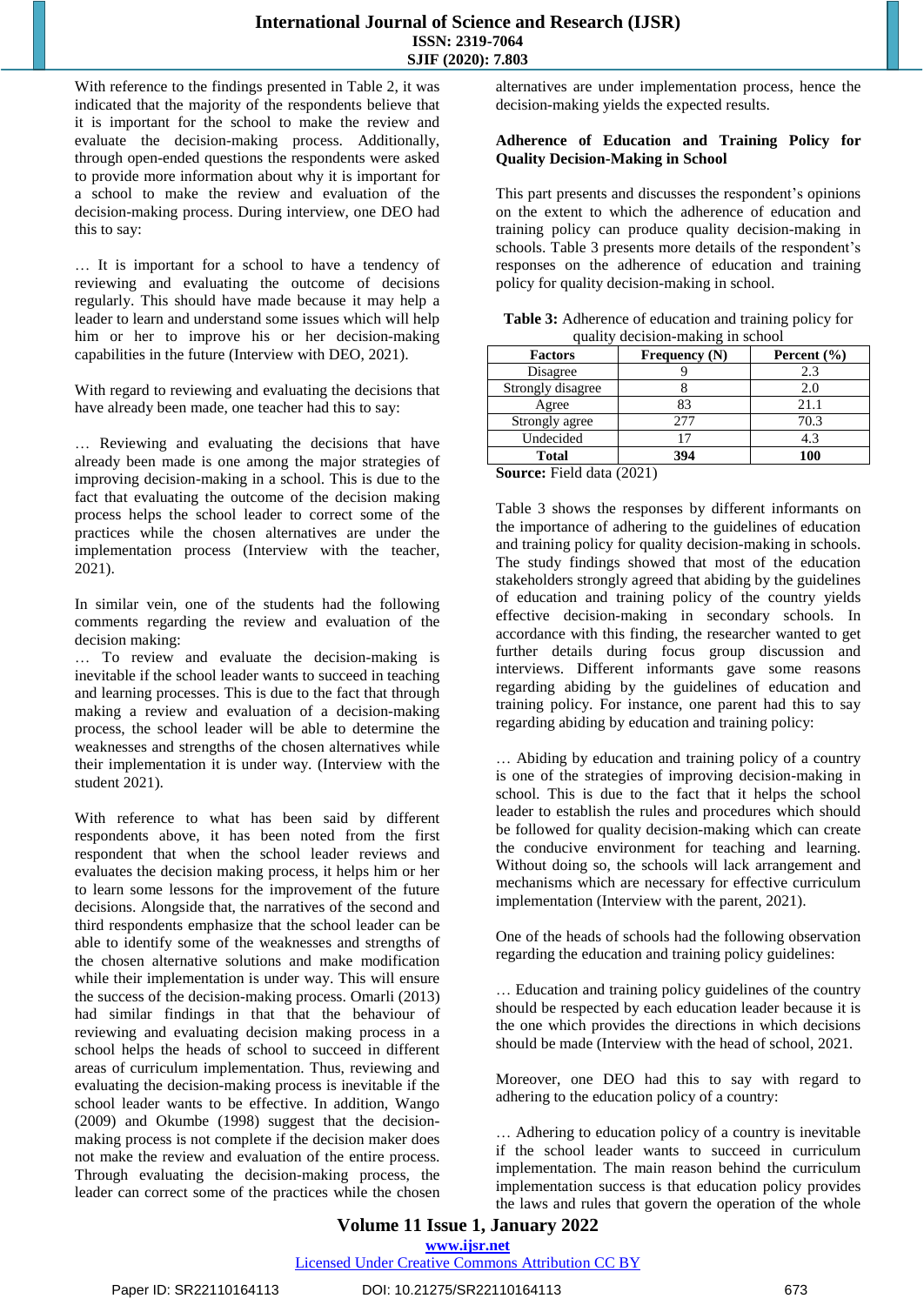school systems. Therefore, the initiatives of the heads of the schools to adhere to education policy is one of the strategies of improving the decision-making in schools (Interviews with DEO, 2021*.* 

In accordance with the narratives by different education stakeholders above, it has been noted that abiding by the education and training policy of a country is inevitable if the school leader wants to succeed in educational leadership. All narratives given above showed that education and training policy provides directions among school leaders on how to govern the school especially how to make the decisions on what to do and by which means the curriculum should be implemented. This finding corroborates with Petronilla's (2017) and Philemon's (2016) findings which observed that the school leader who abides by the guidelines of the country's education and training policy is always effective in decision-making. Thus, the study recommended that to abide by the guidelines of education policy is one of the strategies of improving the decision-making in the school. Similarly, Rindsley (2010) concluded that abiding by the country's education policy among the heads of schools benefits all education stakeholders since the daily decision-making process is effective and so, does the curriculum implementation in schools.

#### **Importance of Frequent Training among Heads of Secondary Schools**

This section presents and discusses the opinions by the respondents on the importance of providing frequent training among the heads of secondary schools. Table 4 presents more details on importance of frequent training among heads of schools.

| SURVUIS           |                      |                 |  |  |
|-------------------|----------------------|-----------------|--|--|
| <b>Factors</b>    | <b>Frequency</b> (N) | Percent $(\% )$ |  |  |
| Disagree          |                      | 4.8             |  |  |
| Strongly disagree | 28                   | 7.1             |  |  |
| Agree             | 56                   | 14.2            |  |  |
| Strongly agree    | 272                  | 69.0            |  |  |
| Undecided         | 19                   | 4.8             |  |  |
| <b>Total</b>      | 394                  | 100             |  |  |

**Table 4:** Importance of frequent training among heads of schools

**Source:** Field data (2021)

The findings presented in Table 4 show that the majority of the respondents believe that regular training among heads of schools is important for effective decisionmaking in schools. In accordance with such findings, the researcher obtained more details about the reasons for frequent training among the heads of schools through interview. One the heads of the schools had this to say during the interview:

… I think the frequent training among the heads of schools is very crucial because it helps us to update our knowledge and skills on how to supervise schools. Without training, we shall remain static with the old strategies of making curricular related decisions (Interview with head of the school, 2021).

In line with the above observation, one of the parents had this to say:

… Based on my little knowledge, frequent training among the heads of schools is inevitable if we want our schools to be effective. This is due to the fact that frequent training may help the school leaders to cope with this era of globalization whereby every education stakeholder wants to be involved in school affairs. Therefore, this is one of the strategies that can improve decision making in schools for effective curriculum implementation (Interview with parents, 2021).

In support of frequent training of the heads of schools had the following observation:

… Quality decision making in school is not an overnight practice but a process which is developed and strengthened over a long period of time. Thus, frequent training among the heads of schools constitutes one of the major strategies of improving decision-making for effective curriculum implementation in schools (Interview with head of school, 2021).

With reference to the narratives by different respondents above, it has been noted that frequent training constitutes one of the strategies of improving decision-making in schools. Therefore, all the respondents emphasize that frequent training among school leaders is inevitable in order to ensure effective decision making in schools. With regard to the findings by Mtaka (2017), it was showed that regular training is the better strategy which can boost the knowledge and skills on how the decisions concerning classroom teaching and learning are made among the school leaders. On the other side, Anthony and Mery (2017) and Ernest and James (2018) found out that one of the benefits of regular training among the heads of schools is effective curriculum implementation. Moreover, William & Hellen (2019) revealed that frequent training among school leaders is one of the tools which can help the school to be rational wherever the decisions concerning teaching and learning are supposed to be made. Therefore, the regular training among school leaders is inevitable for the benefit of the schools in general.

# **4. Conclusion**

Generally, decision-making is the central role of the head of the school because he/she is the one who regularly makes the relevant decisions in collaboration with different stakeholder's order to achieve the objectives of the school. Therefore, since the main objective of the school is to implement the curriculum, the head of the school needs to have enough skills and knowledge pertaining to strategies which can help him or her to make good decisions. With regard to modern world of globalization, it is high time for the heads of schools to opt the following strategies for effective decision-making in schools: Firstly, the key education stakeholders should be involved in the decision-making process regularly. Secondly, the decisions should be made with the respect to the stages of rational decision making model. Third, is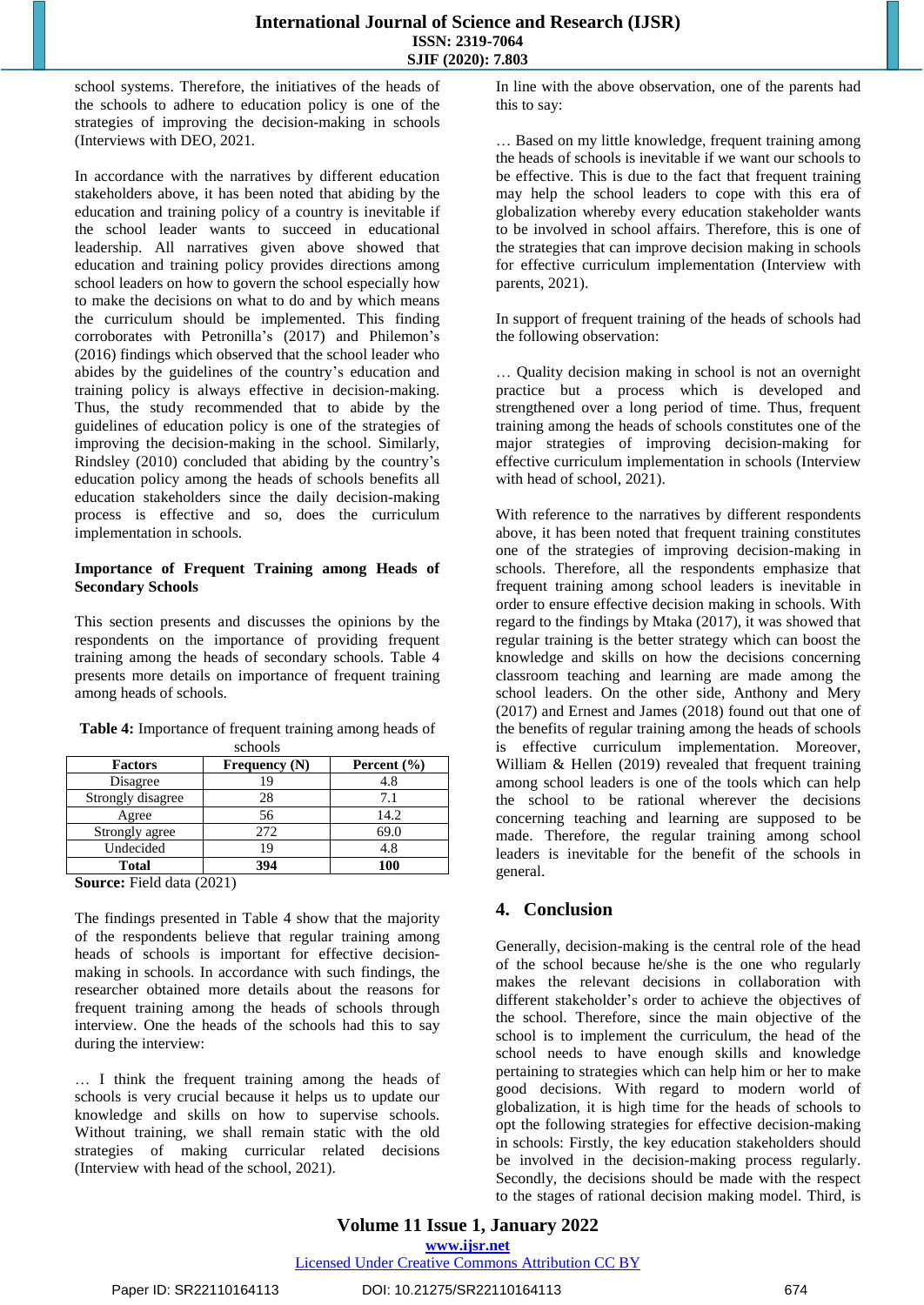regularly abiding to guidelines of education and training policy and fourth is to attend frequent training on school leadership and supervision.

# **5. Recommendations**

Based on the obtained findings, several recommendations were made. Firstly, the District Education Officers (DEO) should ensure that every head of the school has to make decisions through participatory way. Secondly, the education quality assurers should ensure that every head of the school has to abide by the guidelines of education and training policy. Thirdly, the Ministry of Education should regularly conduct training among the heads of secondary schools as a means to improve their knowledge and skills at school supervision. Therefore, decisionmaking processes in secondary schools will be effective, hence effective curriculum implementation.

# **Conflicts of Interests**

The author certifies that he has no financial interests.

### **References**

- [1] Almalki, A. (2016). Integrating Quantitative and Qualitative Data in Mixed Methods Research-Challenges and Benefits. *Journal of Education and Learning*, 5 (3), 289-297.
- [2] Anthony, F & Mery, K. (2017). *Benefits of Training Among School Principals in Middle Schools*. M. A. Dissertation, University of Dar-es-salaam.
- [3] Birdsall, K., Nancy, L., and Orivel, F. (2014). The Importance of Shared Decision Making in Planning for Teaching and Learning in Secondary Schools in South Africa. Demand for Primary Schooling in Rural South Africa: 4 (3), 279–296.
- [4] Bryman, A. (2012). *Social Research Methods (*4 th ed.). Great Clarendon Street London: Oxford University press.
- [5] Childkamp, K., Lai, M. K., & Earl, L. (2013). *Data-Based Decision Making in Education: Challenges and Opportunities*. Dordrecht: Springer.
- [6] Creswell, J. W., Plano Clark, V. L. (2011). *Designing* and Conducting Mixed Methods Research (2<sup>nd</sup> ed.). London: Sage.
- [7] Creswell, J. W. (2014). *Research Design: Qualitative, Quantitative and Mixed Methods Approaches*
- [8]  $(4<sup>th</sup>$  ed.). Thousand Oaks, CA: Sage.
- [9] Ernest, J. K., & James, V. O. (2018). Regular Training and its Impacts on School Leadership in Ghana. *American Journal of Educational Research*, 19 (2), 17-18.
- [10]Grant, R. (2011). *Contemporary Strategy Analysis*. New York, NY: Wiley.
- [11]Hastie, R. (2010). *Rational Choice in an Uncertain World: The Psychology of Judgment and Decision making*. Thousand Oaks, CA: Sage.
- [12] Hellinger, J. & Murei, K. L. (2009). The School Decision Making for Effective Curriculum Implementation: The Social Context of Schools. *American Journal of Education of Education,* 91 (2), 327-358.
- [13]James, J. (2012). *Rational choice*. Cambridge, MA: MIT Press.
- [14] James, P. F., & Kennedy, J. D. (2007). Participatory Decision Making for a School Success. *The Education Forum*, 73 (3), 110-12.
- [15]Johnsons, K. (2013). *Education Stakeholders in School Decision Making Process: The Use of External Representations of the School in Problem Solving*: Analysis and improvement. London, NY: Taylor & Francis.
- [16]Jordan P. (2005) *Educational Decentralization and School Governance in South Africa: From Policy to Practice.* Paris: International Institute for Education Planning, UNESCO.
- [17] Kerr, J. (2009). Prevalence of Participatory Decision Making Among School Leaders: A Key Strategy for School Success. *Journal of Education and Training Studies*, 6 (3), 44-51.
- [18]Kerry, F. (2011). *Decision making*. New York, NY: Springer.
- [19]King, L. (2001). The Changing Shape of School Leadership for Effective Curriculum Delivery. *Journal of Educational Leadership*, 50 (2), 21-26.
- [20]Lawrance, K. L. (2012). School Based Decision Making: School Principle as a Prime Decision Maker. *Journal of Scientific Management,* 7 (1), 122-147.
- [21]Lopez, F. O., & Molina, A. J. F. (2011). The Use of Mixed Methods Research in the Field of Behavioural Sciences. Quality and Quantity*. The Journal of Continuing Higher Education,* 45 (6), 1458-1473.
- [22] Lunenburg, F. C., & Ornstein, A. O. (2009). *Educational Administration: Concepts and Practices*.
- [23](2<sup>nd</sup> ed.). Belmont, CA: Wadsworth/Cengage.
- [24]Meshack, K. J. (2009). Alternative Solutions to School Problems. *American Journal of Education of Education,* 81 (3) 300-321.
- [25]Michael, K. L. (2011). *Effective Decision Making in an Educational Institution*. New York, NY: Simon & Schuster.
- [26]Morgan, D. (2007). Paradigms Lost and Pragmatism Regained: Methodological Implications of Combining Qualitative and Quantitative Methods. *Journal of Mixed Methods Research*, 1 (1), 48-76.
- [27]Mtaka, J. F. (2017). Regular Training Among Heads of Schools: Perceptions and Opinions of Teachers and Parents. *International Journal of Scientific Research and Innovative Technology,* 8 (7), 16-19.
- [28]Murry, (2012). *The Innovative School Management: Effective Decision Making*. USA: Upper Saddle River, NJ: Prentice Hall.
- [29]Okumbe, J. A. (1998). *Educational Management Theory and Practice. Nairobi Kenya:* Nairobi University press.
- [30]Omarli, S. (2013). Which Factors Have an Impact on Managerial Decision Making Process? An Integral Framework. *Essay in Educational Leadership Journal,* 9 (6), 11-17.
- [31]Petronilla, L. (2017 The Impact of School Decision Making on Teaching and Learning in Schools In Nasarawa State, Nigeria: M. Ed thesis, School of Education, National Open University of Nigeria.
- [32]Philemon, J. A. (2016). The Role of School Supervision Guidelines on The Curriculum

**Volume 11 Issue 1, January 2022**

**www.ijsr.net**